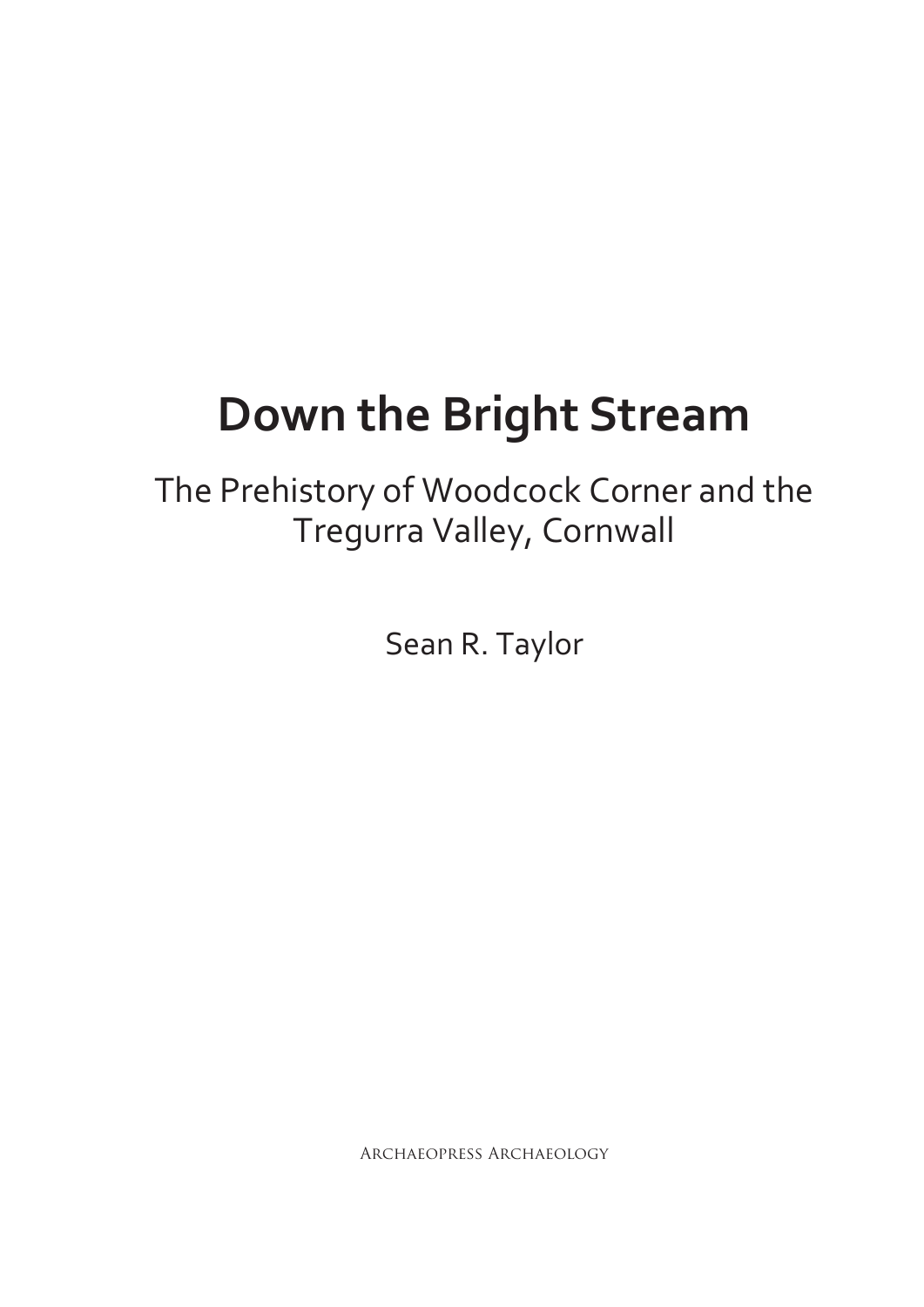

Archaeopress Publishing Ltd

Summertown Pavilion 18-24 Middle Way Summertown Oxford OX2 7LG

www.archaeopress.com

ISBN 978-1-80327-004-3 ISBN 978-1-80327-005-0 (e-Pdf)

© Archaeopress and Cornwall Council 2022

Cover: The Tregurra slate © Marta Diaz-Guardamino

All rights reserved. No part of this book may be reproduced, or transmitted, in any form or by any means, electronic, mechanical, photocopying or otherwise, without the prior written permission of the copyright owners. No part of this document may be reproduced, stored in a retrieval system, or transmitted in any form or by any means without the prior permission of the publisher.

This book is available direct from Archaeopress or from our website www.archaeopress.com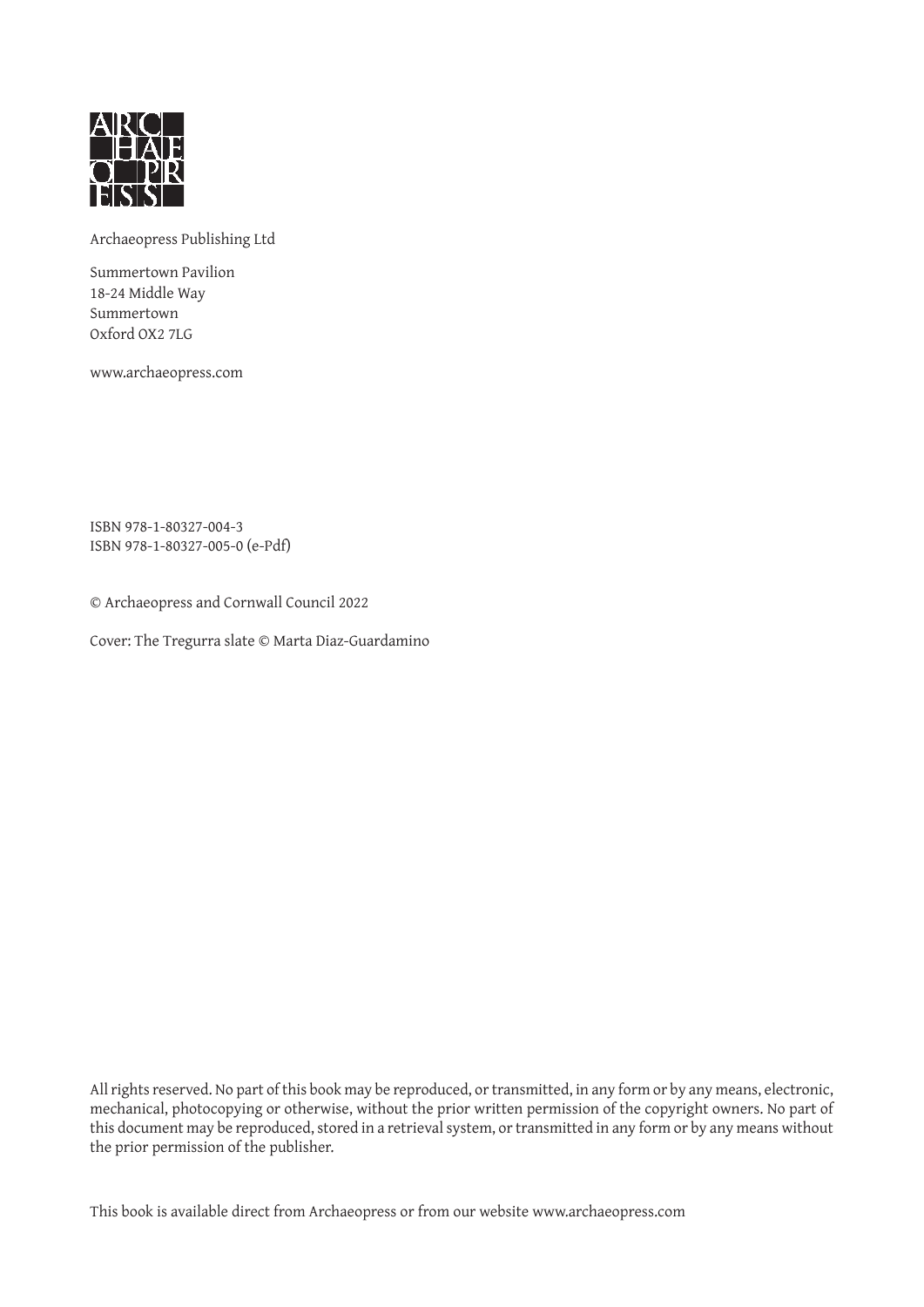One sees great things from the valley; only small things from the peak

G K Chesterton

Another pleasant valley Sunday Charcoal burning everywhere G Goffin and C King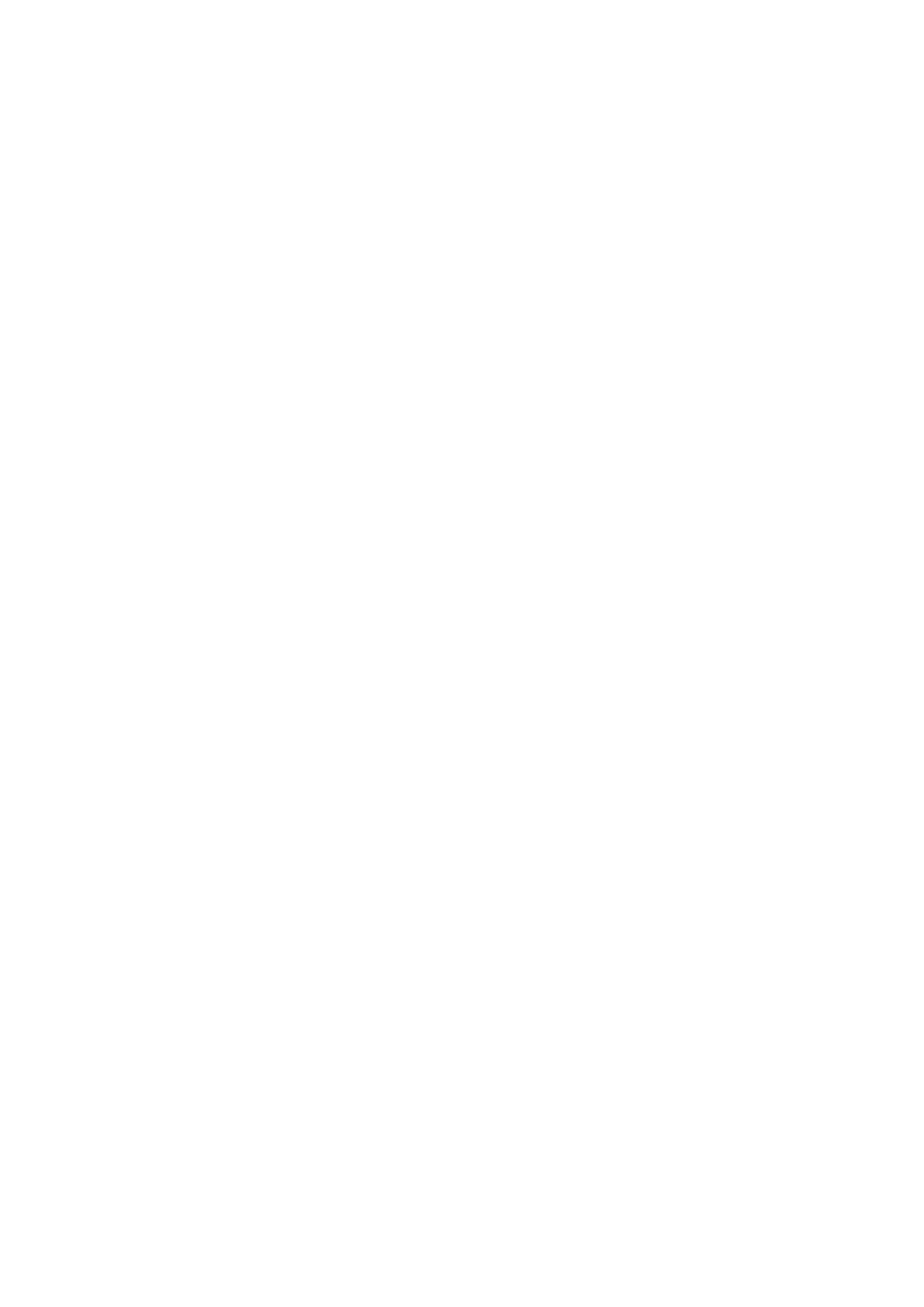## Contents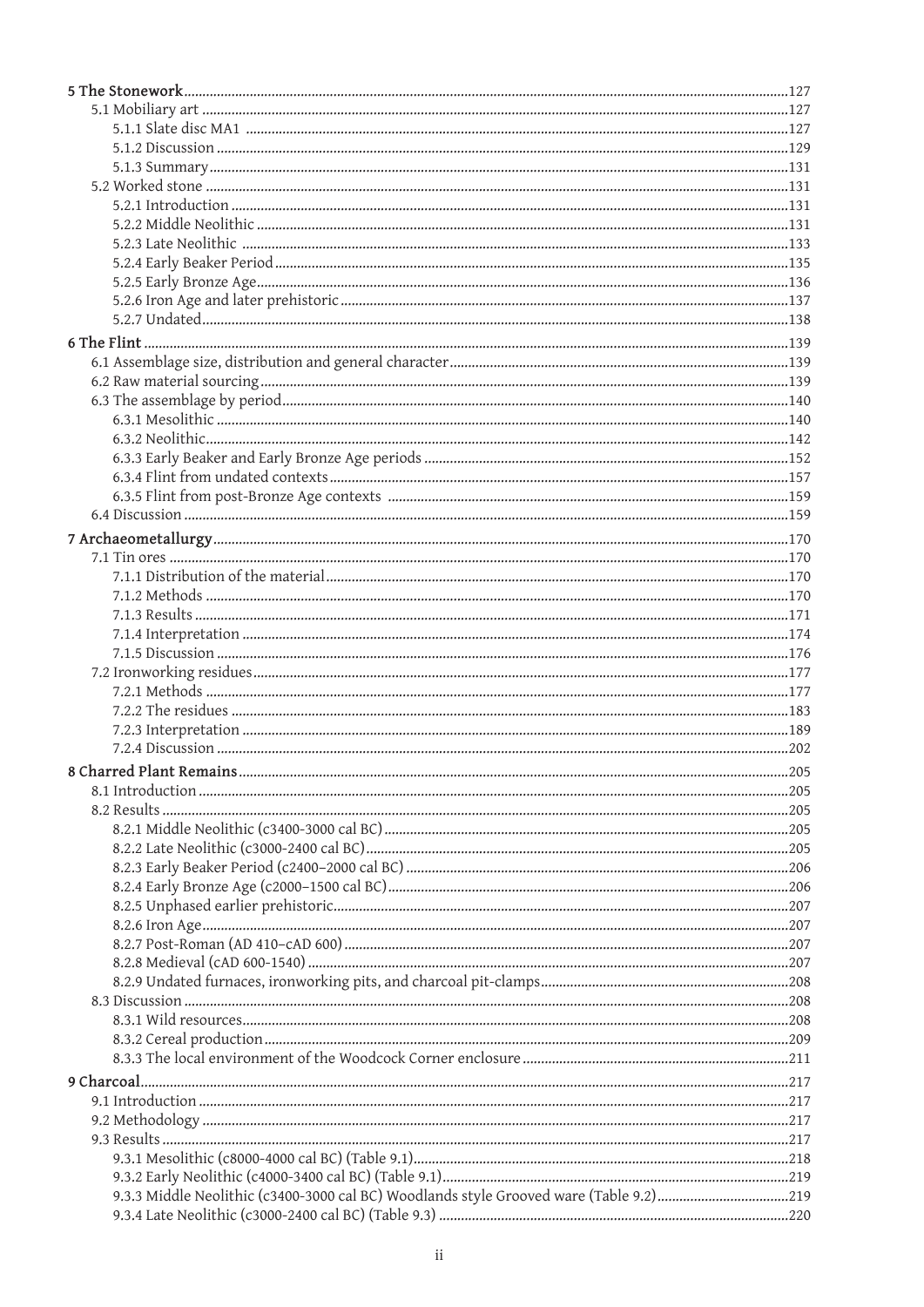| 13.1 From pits to postholes: a chronological summary of the site and the Cornish context of the earlier |  |
|---------------------------------------------------------------------------------------------------------|--|
|                                                                                                         |  |
|                                                                                                         |  |
|                                                                                                         |  |
|                                                                                                         |  |
|                                                                                                         |  |
|                                                                                                         |  |
|                                                                                                         |  |
|                                                                                                         |  |
|                                                                                                         |  |
|                                                                                                         |  |
|                                                                                                         |  |
|                                                                                                         |  |
|                                                                                                         |  |
|                                                                                                         |  |
|                                                                                                         |  |
|                                                                                                         |  |
|                                                                                                         |  |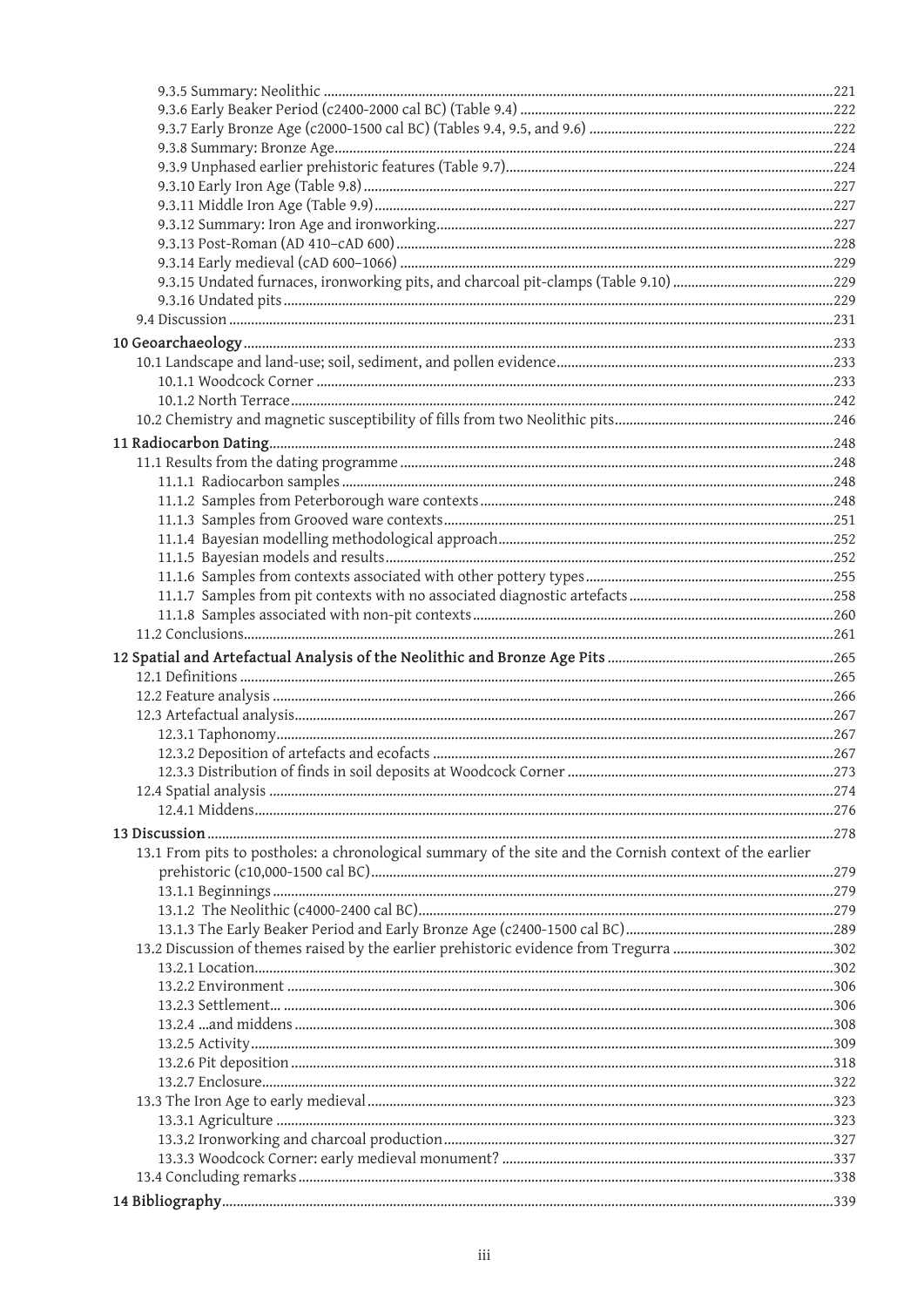# **List of Figures**

| Figure 2.1: the Tregurra Valley, looking east from the edge of Truro, prior to development © Cornwall Council 5                                                                                                                                                                                                       |  |
|-----------------------------------------------------------------------------------------------------------------------------------------------------------------------------------------------------------------------------------------------------------------------------------------------------------------------|--|
|                                                                                                                                                                                                                                                                                                                       |  |
| Figure 2.3: LiDAR imagery of the upper Tregurra Valley in 2007. Polwhele Castle is visible top left (as a                                                                                                                                                                                                             |  |
|                                                                                                                                                                                                                                                                                                                       |  |
|                                                                                                                                                                                                                                                                                                                       |  |
|                                                                                                                                                                                                                                                                                                                       |  |
|                                                                                                                                                                                                                                                                                                                       |  |
|                                                                                                                                                                                                                                                                                                                       |  |
| Figure 3.5: Plan and section of Early Neolithic pit [3378] (key on this and subsequent drawings:                                                                                                                                                                                                                      |  |
|                                                                                                                                                                                                                                                                                                                       |  |
| Figure 3.7: Two photographs of Early Neolithic hearth pit [3017], corresponding to top right and bottom<br>left of Fig 3.6. Note north is to the bottom of the photographs, 0.5 m (v) and 0.25 m (h) scales15                                                                                                         |  |
|                                                                                                                                                                                                                                                                                                                       |  |
|                                                                                                                                                                                                                                                                                                                       |  |
|                                                                                                                                                                                                                                                                                                                       |  |
|                                                                                                                                                                                                                                                                                                                       |  |
|                                                                                                                                                                                                                                                                                                                       |  |
| Figure 3.13: Plan and section through Middle Neolithic pit [2496] and Late Neolithic pit [2502] 21                                                                                                                                                                                                                    |  |
| Figure 3.14: Photographs of Middle Neolithic pits, clockwise from top left, the quincunx (1 m scale);<br>artefact-rich pit [2438] with some of the finds and its excavator (0.5 m); artefact-rich pit [2496],<br>left, and Late Neolithic artefact-rich pit [2502], right (0.5 m); the flaring base of Fengate vessel |  |
|                                                                                                                                                                                                                                                                                                                       |  |
|                                                                                                                                                                                                                                                                                                                       |  |
|                                                                                                                                                                                                                                                                                                                       |  |
|                                                                                                                                                                                                                                                                                                                       |  |
|                                                                                                                                                                                                                                                                                                                       |  |
|                                                                                                                                                                                                                                                                                                                       |  |
| Figure 3.21: Photographs of Late Neolithic pits, clockwise from top left: the slate disc MA1 and its<br>excavators; slate disc MA1 and other artefacts in pit [1092]; artefact-rich pit [2502] and its                                                                                                                |  |
|                                                                                                                                                                                                                                                                                                                       |  |
| Figure 3.23: Plan and sections through Early Beaker Period features [1132], [1198], and [1211]37                                                                                                                                                                                                                      |  |
| Figure 3.24: Plan and sections through Early Beaker Period hearth/stakeholes [2357]/[2367] and pit [2359] 39                                                                                                                                                                                                          |  |
|                                                                                                                                                                                                                                                                                                                       |  |
|                                                                                                                                                                                                                                                                                                                       |  |
| Figure 3.27: Photograph of the Woodcock Corner enclosure, looking north-west. The light linear bands                                                                                                                                                                                                                  |  |
|                                                                                                                                                                                                                                                                                                                       |  |
|                                                                                                                                                                                                                                                                                                                       |  |
|                                                                                                                                                                                                                                                                                                                       |  |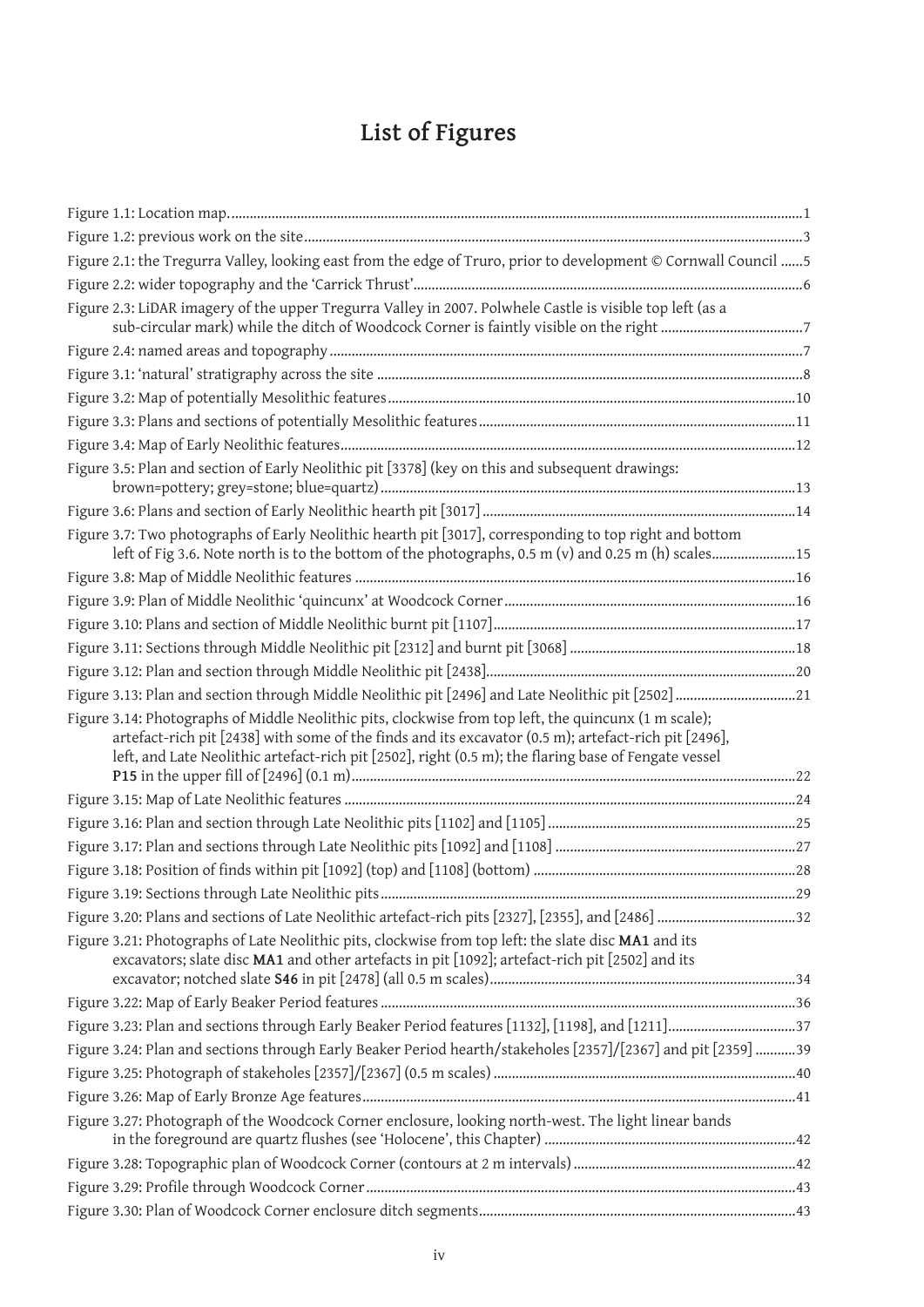| Figure 3.39: Photographs of Early Bronze Age features, clockwise from top left: pot P34 being excavated<br>from the top of artefact-rich pit [2447]; hearth [2364] at the centre of the post-ring (0.5 m scale);<br>posthole [3273] of the post-ring showing post-packing stones (0.25 m); corn dryer [3371] showing |  |
|----------------------------------------------------------------------------------------------------------------------------------------------------------------------------------------------------------------------------------------------------------------------------------------------------------------------|--|
| Figure 3.40: Plan and sections through Early Bronze Age pits [3184], [3185], and possibly related features 56                                                                                                                                                                                                        |  |
|                                                                                                                                                                                                                                                                                                                      |  |
|                                                                                                                                                                                                                                                                                                                      |  |
|                                                                                                                                                                                                                                                                                                                      |  |
|                                                                                                                                                                                                                                                                                                                      |  |
|                                                                                                                                                                                                                                                                                                                      |  |
|                                                                                                                                                                                                                                                                                                                      |  |
|                                                                                                                                                                                                                                                                                                                      |  |
|                                                                                                                                                                                                                                                                                                                      |  |
|                                                                                                                                                                                                                                                                                                                      |  |
|                                                                                                                                                                                                                                                                                                                      |  |
|                                                                                                                                                                                                                                                                                                                      |  |
|                                                                                                                                                                                                                                                                                                                      |  |
|                                                                                                                                                                                                                                                                                                                      |  |
|                                                                                                                                                                                                                                                                                                                      |  |
|                                                                                                                                                                                                                                                                                                                      |  |
|                                                                                                                                                                                                                                                                                                                      |  |
| Figure 3.57: Photographs of Middle Iron Age features, clockwise from top left: furnace [2567] (0.5 m<br>scale); large pit [3020] (1 m); charcoal pit-clamp [4091] (0.5 m); charcoal pit clamp [5069] (0.5 m) 84                                                                                                      |  |
|                                                                                                                                                                                                                                                                                                                      |  |
|                                                                                                                                                                                                                                                                                                                      |  |
|                                                                                                                                                                                                                                                                                                                      |  |
|                                                                                                                                                                                                                                                                                                                      |  |
|                                                                                                                                                                                                                                                                                                                      |  |
|                                                                                                                                                                                                                                                                                                                      |  |
|                                                                                                                                                                                                                                                                                                                      |  |
|                                                                                                                                                                                                                                                                                                                      |  |
|                                                                                                                                                                                                                                                                                                                      |  |
|                                                                                                                                                                                                                                                                                                                      |  |
| Figure 3.68: Sections through undated charcoal pit-clamps at Woodcock Corner and South and North Terraces95                                                                                                                                                                                                          |  |
|                                                                                                                                                                                                                                                                                                                      |  |
| Figure 3.70: Photographs of undated metalworking features, clockwise from top left: furnace [1077]                                                                                                                                                                                                                   |  |
| showing collapsed superstructure (1069); furnace [2345] (0.5 m scale); furnace [2398] (0.5 m); ore-                                                                                                                                                                                                                  |  |
|                                                                                                                                                                                                                                                                                                                      |  |
|                                                                                                                                                                                                                                                                                                                      |  |
|                                                                                                                                                                                                                                                                                                                      |  |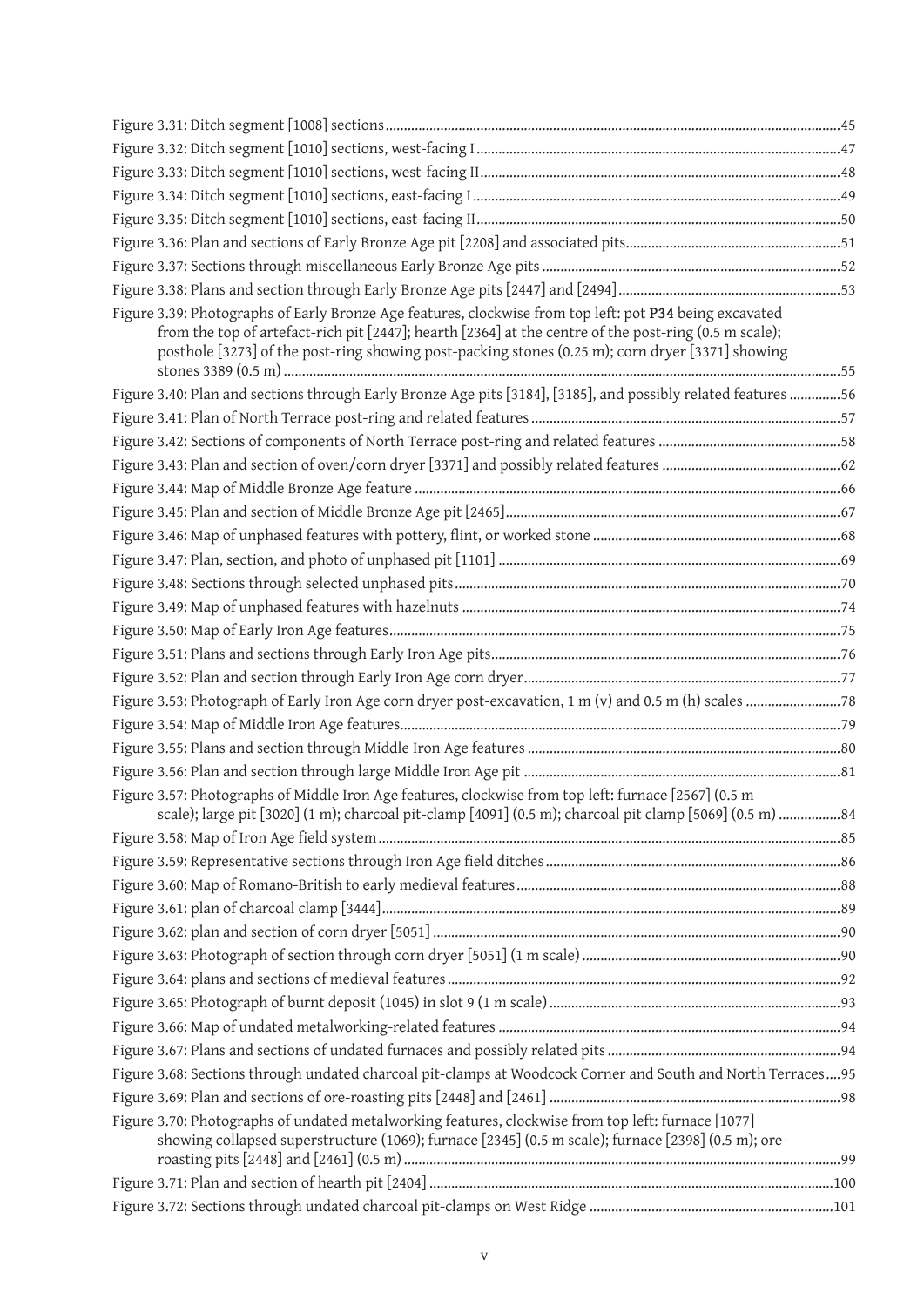| Figure 3.73: Photographs of undated charcoal pit-clamps, clockwise from top left: [1025], (0.25 m (v), 0.5                                                                                                                                                                                             |  |
|--------------------------------------------------------------------------------------------------------------------------------------------------------------------------------------------------------------------------------------------------------------------------------------------------------|--|
|                                                                                                                                                                                                                                                                                                        |  |
|                                                                                                                                                                                                                                                                                                        |  |
|                                                                                                                                                                                                                                                                                                        |  |
|                                                                                                                                                                                                                                                                                                        |  |
|                                                                                                                                                                                                                                                                                                        |  |
|                                                                                                                                                                                                                                                                                                        |  |
| Figure 4.6 Beaker P28-31: Collared Urns P32-33: Trevisker P34. Scale 1:3. Drawing Jane Read 122                                                                                                                                                                                                        |  |
|                                                                                                                                                                                                                                                                                                        |  |
|                                                                                                                                                                                                                                                                                                        |  |
|                                                                                                                                                                                                                                                                                                        |  |
|                                                                                                                                                                                                                                                                                                        |  |
|                                                                                                                                                                                                                                                                                                        |  |
|                                                                                                                                                                                                                                                                                                        |  |
|                                                                                                                                                                                                                                                                                                        |  |
| Figure 5.6: S1 Curio with vein quartz saw edge, probably Early Neolithic: S3 Small cobble grinder,                                                                                                                                                                                                     |  |
|                                                                                                                                                                                                                                                                                                        |  |
|                                                                                                                                                                                                                                                                                                        |  |
| Figure 5.8: S9-S11 potential axes from Late Neolithic contexts. Scale 1:2. (Photo: Gary Young)134                                                                                                                                                                                                      |  |
| Figure 5.9: S12-S14 pieces with patches of abrasion or hammerstone use from Late Neolithic contexts.                                                                                                                                                                                                   |  |
|                                                                                                                                                                                                                                                                                                        |  |
|                                                                                                                                                                                                                                                                                                        |  |
| Figure 5.11: S46 Square slate with notched edge, Late Neolithic. Scale 1:3. (Photo: Gary Young) 136                                                                                                                                                                                                    |  |
| Figure 5.12: Stone balls or spherical hammerstones, S25 Beaker period, S30 Early Bronze Age. Scale 1:2.                                                                                                                                                                                                |  |
|                                                                                                                                                                                                                                                                                                        |  |
| Figure 5.14: S36 pebble with pecked depressions, later prehistoric. Scale 1:1. (Photo: Gary Young) 137                                                                                                                                                                                                 |  |
|                                                                                                                                                                                                                                                                                                        |  |
|                                                                                                                                                                                                                                                                                                        |  |
|                                                                                                                                                                                                                                                                                                        |  |
|                                                                                                                                                                                                                                                                                                        |  |
|                                                                                                                                                                                                                                                                                                        |  |
| Figure 7.1: Backscattered electron image collages of cassiterite-bearing pebbles from Tregurra.<br>Cassiterite is bright; the dull matrix comprises mainly quartz and tourmaline, with the                                                                                                             |  |
| Figure 7.2: Fe-Mg-Al ternary diagram of EDS analyses of tourmalines in pebbles TRU19 (crosses) and<br>TRU20 (circles) from Tregurra. Fields after Farmer et al (1991) for observations at South Crofty<br>(North of Carnmenellis Granite) for tourmaline from the granite (grey tone), tourmaline zone |  |
| Figure 7.3: Plot of titanium vs iron per unit cell, for EDS analyses of tourmalines in pebbles TRU19<br>(crosses) and TRU20 (circles) from Tregurra. Fields after Farmer et al (1991) for observations<br>at South Crofty (North of Carnmenellis Granite) for tourmaline from the granite (grey tone), |  |
| Figure 7.4: Plot of (R+ + R2+) against R3+ for EDS analyses of tourmalines in pebbles TRU19 (crosses) and<br>TRU20 (circles) from Tregurra. Fields after Manning's (1991) compilation of tourmaline analyses                                                                                           |  |
| Figure 7.5: Location of the sites referred to in the text (1: Tregurra, 2: Tolgarrick Farm, 3:                                                                                                                                                                                                         |  |
|                                                                                                                                                                                                                                                                                                        |  |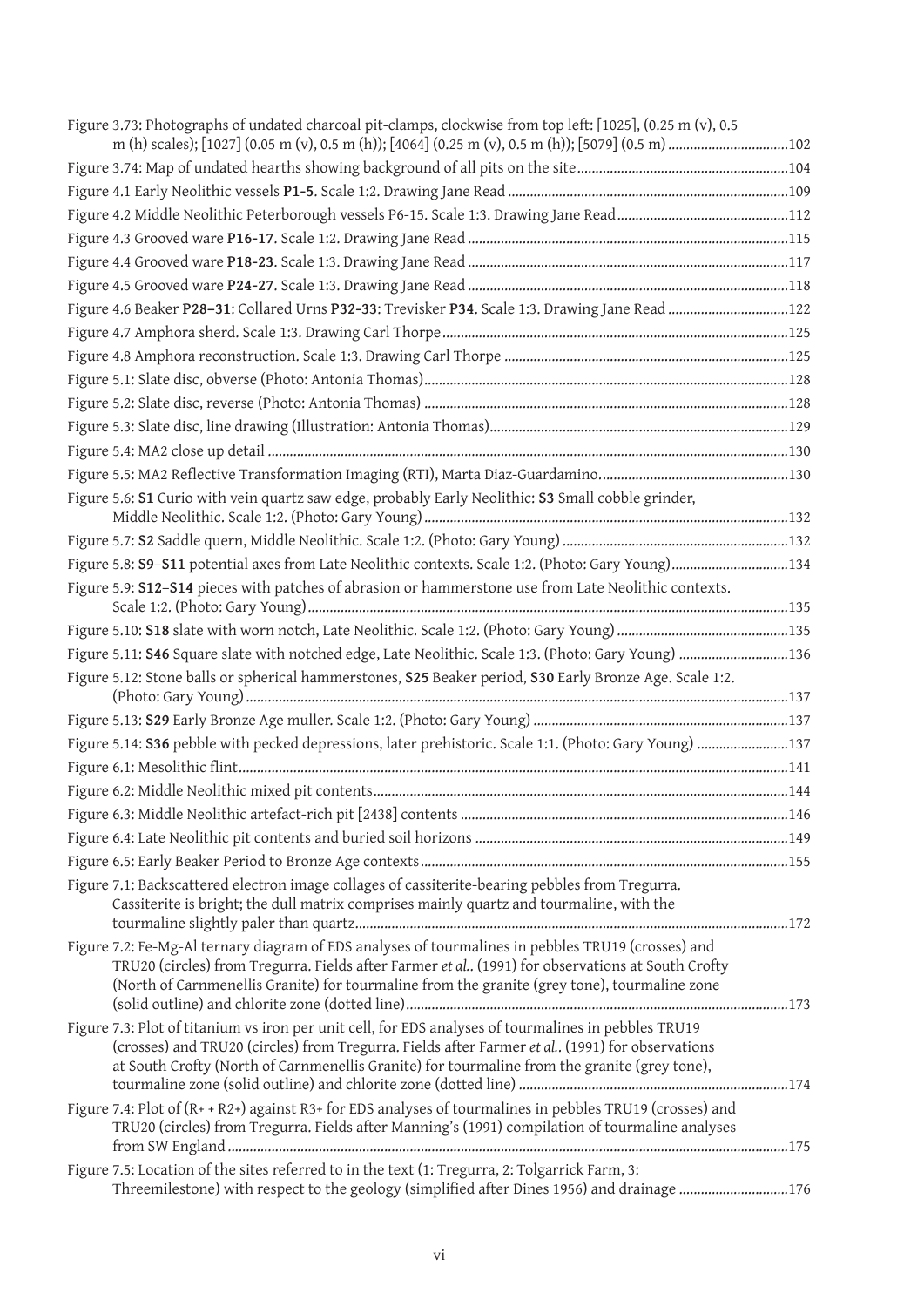| Figure 7.6: Backscattered electron image collages for samples of furnace bottom iron smelting slags (a)                                                                                                                                                                                                 |  |
|---------------------------------------------------------------------------------------------------------------------------------------------------------------------------------------------------------------------------------------------------------------------------------------------------------|--|
| Figure 7.7: Backscattered electron images of selected areas of smelting slag samples TRU5 and (b) TRU8190                                                                                                                                                                                               |  |
| Figure 7.8: graphs showing the variation of substitution in olivine. The left column show smelting slags;                                                                                                                                                                                               |  |
| Figure 7.9: the bulk analyses by XRF of residues associated with iron smelting plotted within the ternary                                                                                                                                                                                               |  |
| Figure 7.10: Binary plots of elemental concentrations (in ppm) from bulk chemical analyses by ICP-MS)<br>of various 'incompatible' (high field strength) trace elements. REE is the total of all the rare earth                                                                                         |  |
| Figure 7.11: (REE) upper crust-normalised rare earth element profiles (normalisation after Taylor and                                                                                                                                                                                                   |  |
|                                                                                                                                                                                                                                                                                                         |  |
|                                                                                                                                                                                                                                                                                                         |  |
| Figure 7.14: Backscattered electron images of smithing hearth cakes: (a) TRU14, (b) TRU16 195                                                                                                                                                                                                           |  |
| Figure 7.15: the bulk analyses by XRF (circles) and micro-area analyses by EDS (crosses), of residues<br>associated with iron smithing plotted within the ternary system SiO2-Al2O3-FeO (fields after                                                                                                   |  |
| Figure 7.16: plan and tentative reconstruction of the Tregurra furnace [2398] in comparison with                                                                                                                                                                                                        |  |
| Figure 7.17: models for the development of suites 'A' and 'B' smelting slags, illustrated within the                                                                                                                                                                                                    |  |
| Figure 7.18: model for the development of the smithing slags, illustrated within the ternary system                                                                                                                                                                                                     |  |
| Figure 9.1: Taxonomic composition of Neolithic charcoal assemblages from different pit types (based                                                                                                                                                                                                     |  |
| Figure 9.2: Taxonomic composition of charcoal from Early Bronze Age phases (based upon fragment                                                                                                                                                                                                         |  |
| Figure 9.3: Taxonomic composition of charcoal from ironworking features (based upon fragment count, N=420) 229                                                                                                                                                                                          |  |
| Figure 9.4: Taxonomic composition of charcoal assemblages by period (based upon fragment count;                                                                                                                                                                                                         |  |
|                                                                                                                                                                                                                                                                                                         |  |
| Figure 10.2: Scan of thin section M1 (Slot 11); composed of the pale yellow remains of the bC subsoil<br>and inwashed and burrowed-in bB horizon soil material. Subsoil is stony with weathered shale,<br>whereas the bB includes coarse fire cracked burned quartzite (BQ). Frame height is ~120 mm238 |  |
| Figure 10.3: Photomicrograph of thin section M1 (Slot 11); fire cracked burned quartzite. Plane polarised                                                                                                                                                                                               |  |
|                                                                                                                                                                                                                                                                                                         |  |
| Figure 10.5: Photomicrograph of thin section M1 (Slot 11); lower subsoil bC horizon material, composed<br>of silt size quartz and mica, with textural intercalations and infills, possibly also associated with                                                                                         |  |
| Figure 10.6: As Fig 10.5, under crossed polarised light (XPL), showing grain size and matrix void coatings238                                                                                                                                                                                           |  |
| Figure 10.7: As Fig 10.5, under OIL; note mixed materials. Likely periglacial soliflual slope deposit239                                                                                                                                                                                                |  |
| Figure 10.8: Photomicrograph of thin section M1 (Slot 11); bB horizon soil, with interlaced matrix<br>intercalations, and associated closed vughs, relict of muddy colluvial mixing and deposition. PPL,                                                                                                |  |
| Figure 10.9: Photomicrograph of thin section M2 (Slot 11); rare included clasts of humic soil in bB                                                                                                                                                                                                     |  |
| Figure 10.10: As Fig 10.9, under OIL; note Fe-Mn staining of relict amorphous organic matter (dung trace?)239                                                                                                                                                                                           |  |
| Figure 10.11: Scan of thin section M2 (Slot 11); moderately biomixed bC and bB soil, with angular and                                                                                                                                                                                                   |  |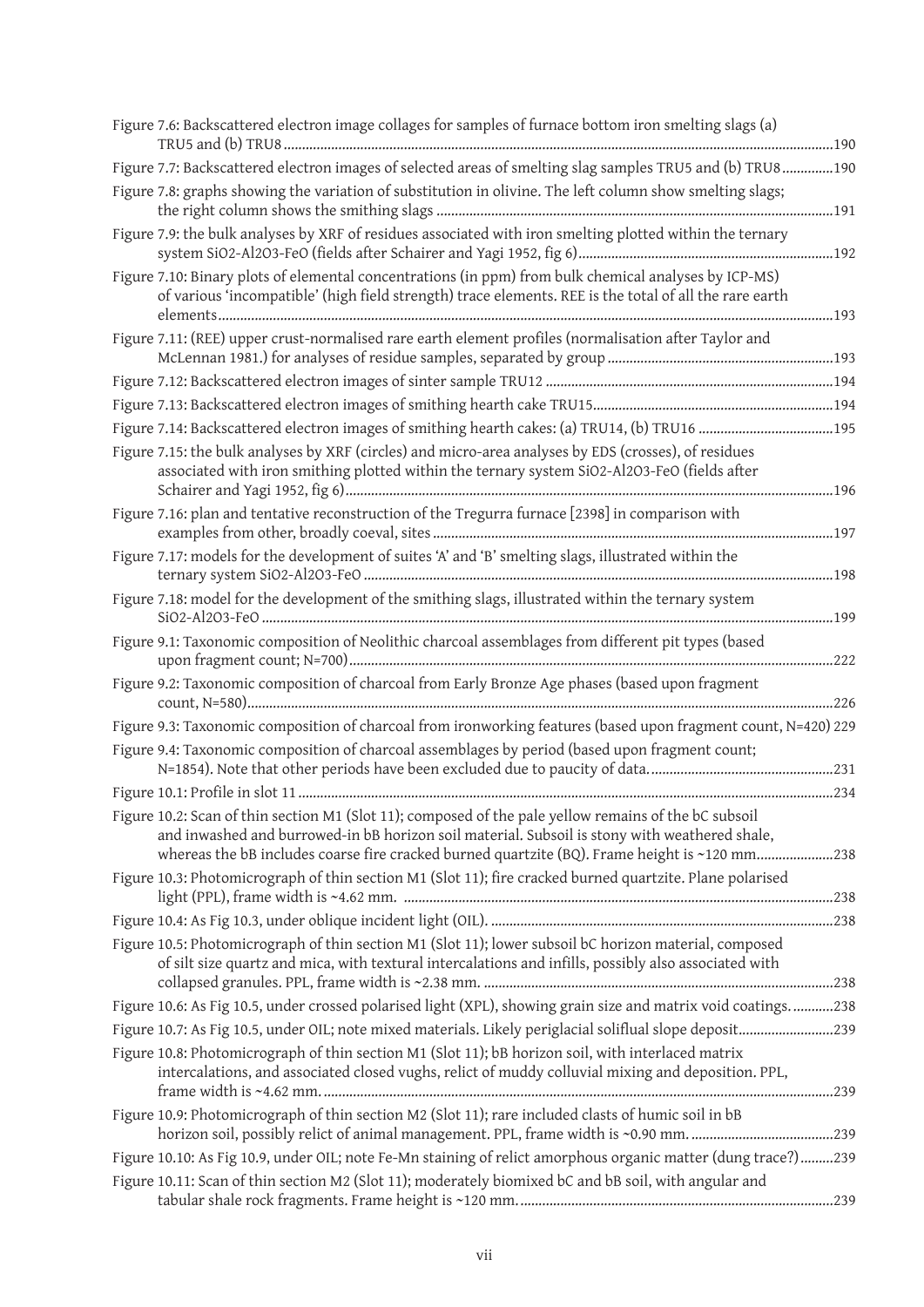| Figure 10.12: Photomicrograph thin section M2 (Slot 11); colluvial plough soil with charred<br>monocotyledonous plant material from stubble burning/crop processing waste? PPL, frame                                                                                                                                                                                                      |  |
|--------------------------------------------------------------------------------------------------------------------------------------------------------------------------------------------------------------------------------------------------------------------------------------------------------------------------------------------------------------------------------------------|--|
|                                                                                                                                                                                                                                                                                                                                                                                            |  |
| Figure 10.14: Machine excavation of the trench exposing the deposits, showing the putative buried soil243                                                                                                                                                                                                                                                                                  |  |
| Figure 10.15. The darker horizon marks the lower facies (context (3398) - the putative buried soil) 244                                                                                                                                                                                                                                                                                    |  |
| Figure 10.16. The base of the colluvial facies (3480) and the top of the lower facies (3398) being prepared                                                                                                                                                                                                                                                                                |  |
| Figure 11.1: Calibrated radiocarbon dates from the Tregurra Valley. Calibrations were calculated using<br>the terrestrial calibration curve (IntCal13) of Reimer et al. (2013) and the probability method of<br>Stuiver and Reimer (1993) with OxCal v4.2 (Bronk Ramsey 2013). Radiocarbon dates are grouped                                                                               |  |
| Figure 11.2: Results and structure of the Bayesian model for Peterborough ware. For each of the<br>radiocarbon measurements two distributions have been plotted, one in outline, which is the<br>result of simple radiocarbon calibration, and a solid one, which is based on the chronological<br>model use. The other distributions correspond to aspects of the model. The large square |  |
| Figure 11.3: Results and structure of the alternative Bayesian model for Peterborough ware. The<br>brackets and keywords define the model structure. The format is as described in Figure 2254                                                                                                                                                                                             |  |
| Figure 11.4: Results and structure of the Bayesian model for Grooved ware. The brackets and keywords                                                                                                                                                                                                                                                                                       |  |
| Figure 11.5: Results and structure of the alternative Bayesian model for Grooved ware. The brackets and                                                                                                                                                                                                                                                                                    |  |
|                                                                                                                                                                                                                                                                                                                                                                                            |  |
|                                                                                                                                                                                                                                                                                                                                                                                            |  |
| Figure 11.7: Spans from activity in Grooved ware and Peterborough ware models from the primary and                                                                                                                                                                                                                                                                                         |  |
|                                                                                                                                                                                                                                                                                                                                                                                            |  |
|                                                                                                                                                                                                                                                                                                                                                                                            |  |
|                                                                                                                                                                                                                                                                                                                                                                                            |  |
|                                                                                                                                                                                                                                                                                                                                                                                            |  |
|                                                                                                                                                                                                                                                                                                                                                                                            |  |
|                                                                                                                                                                                                                                                                                                                                                                                            |  |
|                                                                                                                                                                                                                                                                                                                                                                                            |  |
|                                                                                                                                                                                                                                                                                                                                                                                            |  |
|                                                                                                                                                                                                                                                                                                                                                                                            |  |
|                                                                                                                                                                                                                                                                                                                                                                                            |  |
| Figure 13.7: Chequerboard decoration on MA1 (obverse) (Reflective Transformation Imaging (RTI),                                                                                                                                                                                                                                                                                            |  |
|                                                                                                                                                                                                                                                                                                                                                                                            |  |
| Figure 13.9: Chequerboard decoration on Grooved ware from Penryn College (from Gossip and Jones 2017, P1)311                                                                                                                                                                                                                                                                               |  |
| Figure 13.10: Lozenge face of the slate disc, rotated 90° clockwise from previous images (© Marta Diaz-Guardamino)311                                                                                                                                                                                                                                                                      |  |
| Figure 13.11: Cup-marked slate L77 from Davidstow barrow XXVI(22) (© Cornwall Archaeological Society)312                                                                                                                                                                                                                                                                                   |  |
| Figure 13.12: The disc with its finder Angela Bilardi, left, and Laura Ratcliffe-Warren, right 313                                                                                                                                                                                                                                                                                         |  |
| Figure 13.13: The contents of pit [3417] including cassiterite pebbles (bottom left), a broken pebble<br>(middle right), crushed cassiterite (bottom) and the muller S29 used to crush it (top) 317                                                                                                                                                                                        |  |
| Figure 13.14: Map showing selected Iron Age to early medieval agricultural sites in Cornwall325                                                                                                                                                                                                                                                                                            |  |
| Figure 13.15: Map showing selected Iron Age to early medieval ironworking and charcoal production                                                                                                                                                                                                                                                                                          |  |
| Figure 13.16: Biringuccio woodcut showing charcoal production in a mound clamp, 1540331                                                                                                                                                                                                                                                                                                    |  |
|                                                                                                                                                                                                                                                                                                                                                                                            |  |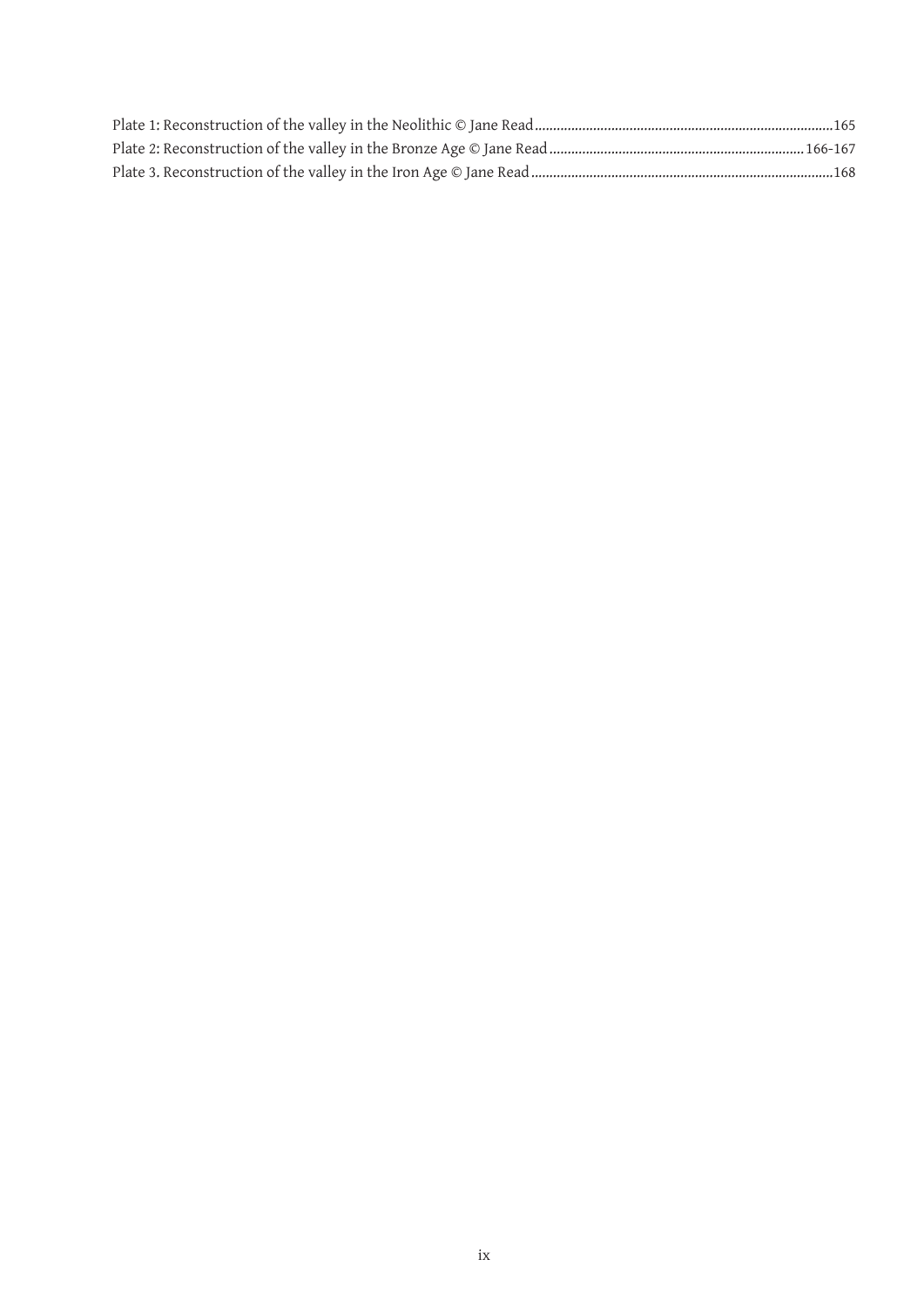# **List of Tables**

| Table 4.3: Details of Middle Neolithic Peterborough pottery by sherd number and weight (g) 110                                                                                                          |  |
|---------------------------------------------------------------------------------------------------------------------------------------------------------------------------------------------------------|--|
| Table 4.4: Details of Grooved ware by sherd number and weight (g). * weathered micaceous slate114                                                                                                       |  |
| Table 4.5: Details of sites with Grooved ware now known from Cornwall, in approximate order of<br>recognition. * indicates radiocarbon dates presented in table in Jones and Quinnell, 2014, fig 103119 |  |
|                                                                                                                                                                                                         |  |
|                                                                                                                                                                                                         |  |
| Table 4.8: Details of Middle Iron Age, Late Iron Age and Late Iron Age into Roman period pottery by                                                                                                     |  |
|                                                                                                                                                                                                         |  |
|                                                                                                                                                                                                         |  |
|                                                                                                                                                                                                         |  |
|                                                                                                                                                                                                         |  |
|                                                                                                                                                                                                         |  |
|                                                                                                                                                                                                         |  |
|                                                                                                                                                                                                         |  |
|                                                                                                                                                                                                         |  |
| Table 7.2: ironworking residues (and other archaeometallurgical materials except cassiterite) by classes                                                                                                |  |
|                                                                                                                                                                                                         |  |
| Table 7.4: Major elements by XRF. < = below detection. All elements presented as wt% oxide. Adjusted to                                                                                                 |  |
| Table 7.5 (continued): Minor and trace elements by ICP-MS. < = below detection. All elements presented                                                                                                  |  |
| Table 7.5: trace elements by ICP-MS. < = below detection. All elements presented as ppm. Adjusted to                                                                                                    |  |
|                                                                                                                                                                                                         |  |
|                                                                                                                                                                                                         |  |
| Table 9.1: Charcoal from Mesolithic and Early Neolithic phases (showing quantified data by fragment count) 219                                                                                          |  |
| Table 9.2: Charcoal from Middle Neolithic phase (showing quantified data by fragment count) 220                                                                                                         |  |
| Table 9.3: Charcoal from Late Neolithic phase (showing quantified data by fragment count)221                                                                                                            |  |
| Table 9.4: Charcoal from Early Beaker Period phase (showing quantified data by fragment count)223                                                                                                       |  |
| Table 9.5: Charcoal from Early Bronze Age: Woodcock Corner and South Terrace (showing quantified                                                                                                        |  |
| Table 9.6: Charcoal from Early Bronze Age: North Terrace (showing quantified data by fragment count)225                                                                                                 |  |
| Table 9.7: Charcoal from unphased earlier prehistoric features (showing quantified data by fragment count)226                                                                                           |  |
|                                                                                                                                                                                                         |  |
| Table 9.9: Charcoal from Middle Iron Age features (showing quantified data by fragment count) 228                                                                                                       |  |
| Table 9.10: Charcoal from undated furnaces, ironworking pits, and charcoal pit-clamps (showing                                                                                                          |  |
|                                                                                                                                                                                                         |  |
|                                                                                                                                                                                                         |  |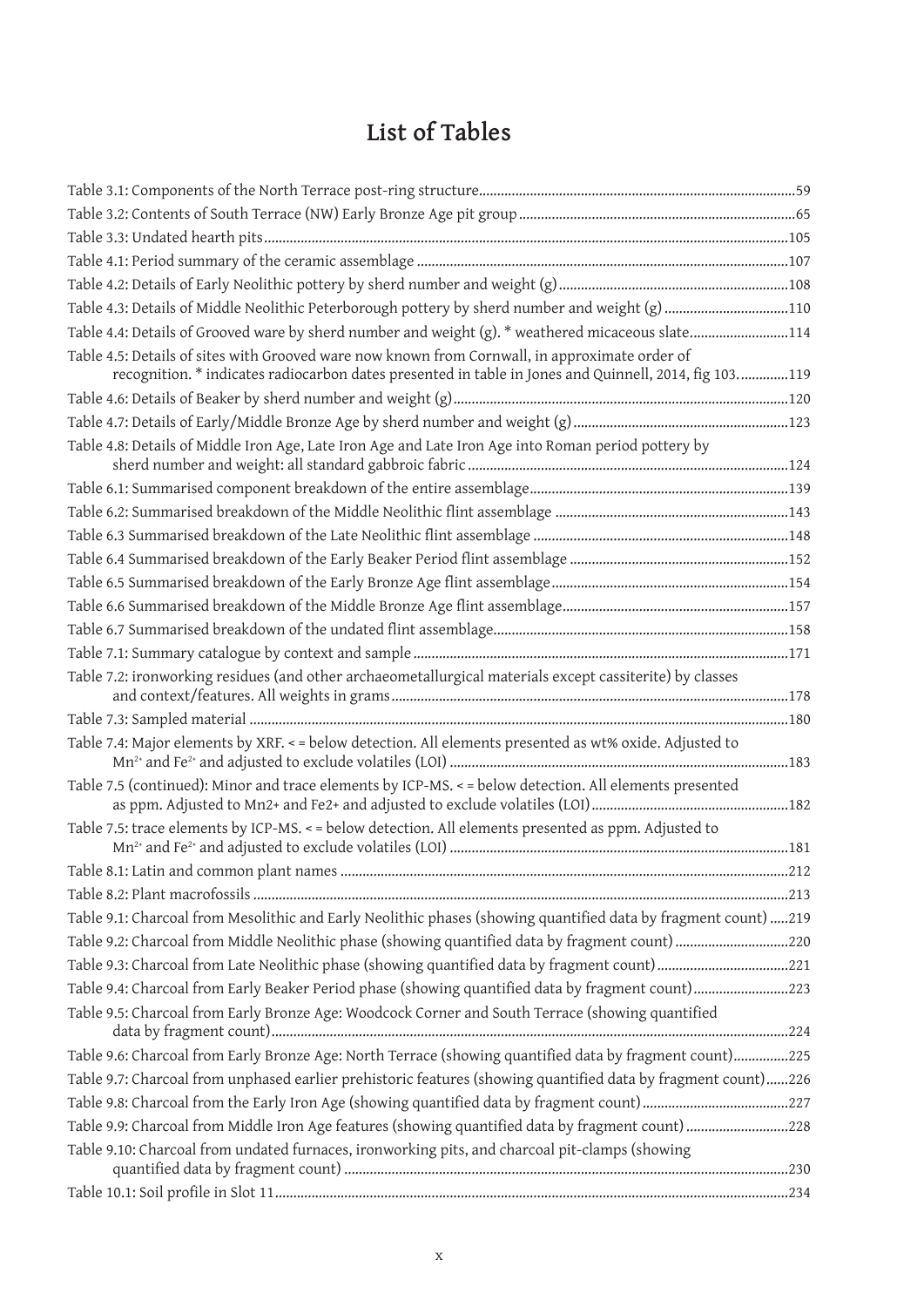| Table 10.5: Soil profile in North Terrace (Pollen samples measurements start from top of monolith, but                                                                                             |  |
|----------------------------------------------------------------------------------------------------------------------------------------------------------------------------------------------------|--|
|                                                                                                                                                                                                    |  |
|                                                                                                                                                                                                    |  |
|                                                                                                                                                                                                    |  |
| Table 12.1: Features with a total finds count >20 (* features containing Grooved ware but contemporary<br>with Middle Neolithic features; ** crushed cassiterite grains not included in count) 266 |  |
|                                                                                                                                                                                                    |  |
|                                                                                                                                                                                                    |  |
|                                                                                                                                                                                                    |  |
|                                                                                                                                                                                                    |  |
|                                                                                                                                                                                                    |  |
|                                                                                                                                                                                                    |  |
|                                                                                                                                                                                                    |  |
|                                                                                                                                                                                                    |  |
|                                                                                                                                                                                                    |  |
|                                                                                                                                                                                                    |  |
|                                                                                                                                                                                                    |  |
| Table 12.13: Distribution of numbered vessels. HW-Hembury ware, PW-Peterborough ware, GW-Grooved                                                                                                   |  |
|                                                                                                                                                                                                    |  |
|                                                                                                                                                                                                    |  |
|                                                                                                                                                                                                    |  |
|                                                                                                                                                                                                    |  |
|                                                                                                                                                                                                    |  |
|                                                                                                                                                                                                    |  |
|                                                                                                                                                                                                    |  |
| Table 13.7 Early Beaker Period radiocarbon dates from non-monumental contexts in Cornwall 294                                                                                                      |  |
| Table 13.8 Beaker pottery from undated or residual contexts in Cornwall (does not include material                                                                                                 |  |
|                                                                                                                                                                                                    |  |
|                                                                                                                                                                                                    |  |
|                                                                                                                                                                                                    |  |
|                                                                                                                                                                                                    |  |
| Table 13.13 Location of Early Beaker Period and Early Bronze Age pit sites. Dates are Early Beaker Period<br>except *date range includes Early Bronze Age. Pot is Beaker except *Grooved ware305   |  |
| Table 13.14 Selected Iron Age to early medieval radiocarbon dates associated with agricultural practices                                                                                           |  |
| 726 Table 13.15 Selected Iron Age to early medieval sites associated with agricultural practices from Cornwall                                                                                     |  |
| Table 13.16 Selected Iron Age to medieval radiocarbon dates from charcoal clamps and ironworking                                                                                                   |  |
| Table 13.17 Selected Iron Age to early medieval sites associated with ironworking and charcoal                                                                                                     |  |
|                                                                                                                                                                                                    |  |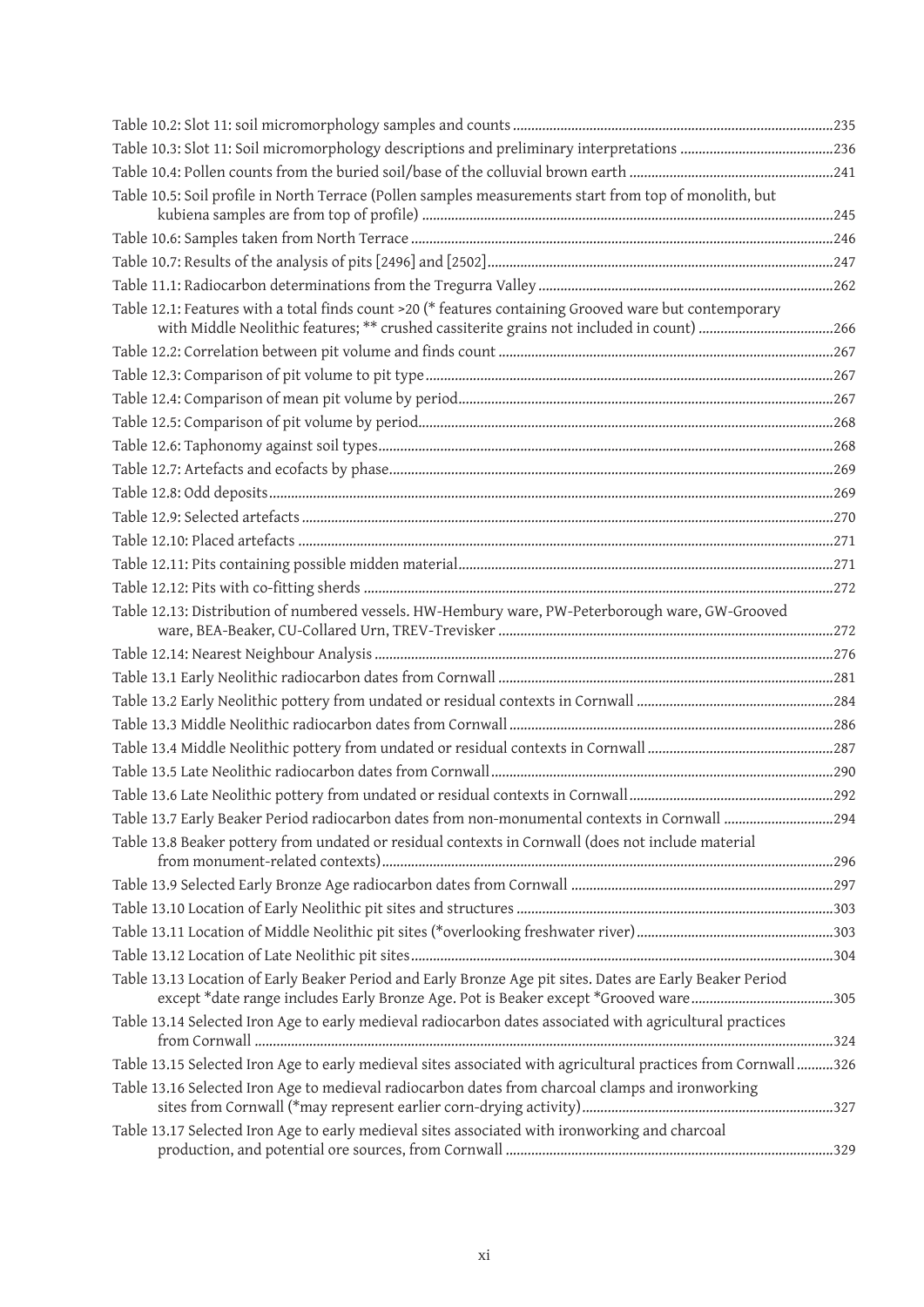# **Abbreviations**

| <b>APFU</b>  | Atoms Per Formula Unit                              |
|--------------|-----------------------------------------------------|
| BL           | <b>Blue Light</b>                                   |
| BQ.          | Burned Quartzite                                    |
| CAU          | Cornwall Archaeological Unit                        |
| <b>CDK</b>   | Corn Drying Kiln                                    |
| <b>EDS</b>   | Energy-Dispersive X-ray analysis System             |
| FB           | Furnace Bottom                                      |
| GIS          | Geographical Information Systems                    |
| <b>GPS</b>   | Global Positioning System                           |
| <b>HER</b>   | (Cornwall and Scilly) Historic Environment Record   |
| <b>HREE</b>  | Heavy Rare Earth Elements                           |
| <b>HWRC</b>  | Household Waste Recycling Centre                    |
| ICP-MS       | ICP Mass Spectrometer                               |
| <b>LBK</b>   | Linearbandkeramik                                   |
| LiDAR        | Light Detection and Ranging                         |
| LOI          | Loss-On-Ignition                                    |
| LREE         | Light Rare Earth Elements                           |
| <b>MCO</b>   | Monument Cornwall (reference number in HER)         |
| <b>MFT</b>   | Microfacies Type                                    |
| <b>OD</b>    | Ordnance Datum                                      |
| OIL          | Oblique Incident Light                              |
| PPL          | Plane Polarised Light                               |
| pXRF         | portable X-ray Fluorescence                         |
| QA           | Quality Assurance                                   |
| <b>REE</b>   | Rare Earth Elements                                 |
| <b>SEM</b>   | Scanning Electron Microscope                        |
| <b>SF</b>    | Small Find                                          |
| <b>SHC</b>   | Smithing Hearth Cake                                |
| <b>SMT</b>   | Soil Microfabric Type                               |
| <b>SUERC</b> | Scottish Universities Environmental Research Centre |
| TEDC         | Truro Eastern District Centre                       |
| <b>TEPAR</b> | Truro Eastern Park and Ride                         |
| <b>TPQ</b>   | Terminus Post Quem                                  |
| WD-XRF       | Wavelength-Dispersive X-Ray Fluorescence            |
| <b>XPL</b>   | Crossed Polarised Light                             |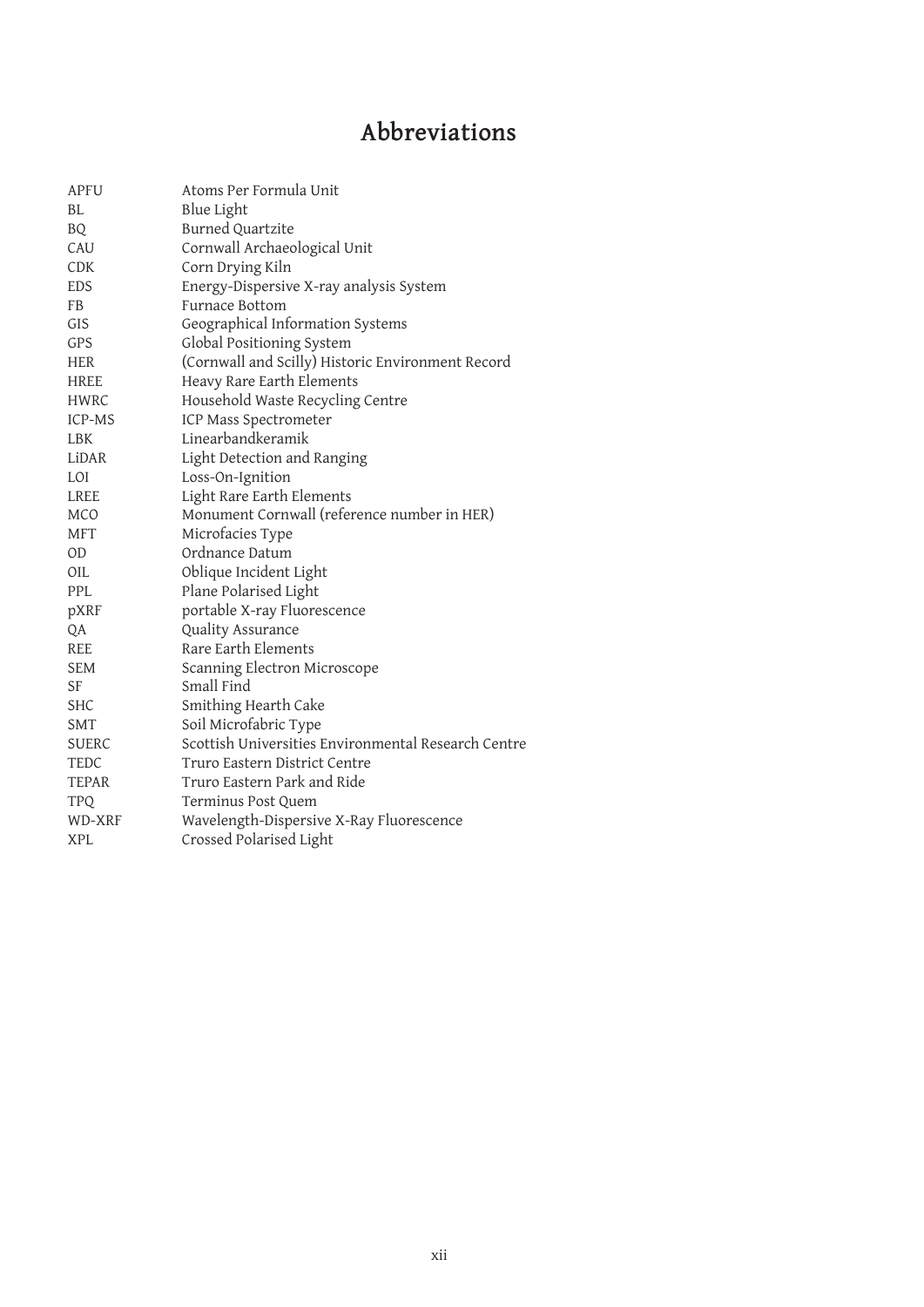## **Acknowledgements**

The author would like to thank Capital Projects, Cornwall Council for funding the fieldwork, archiving, and final publication. Assistance during the groundworks from the contractors, Cormac, was given by and gratefully received from, in particular, Andrew Daddow, Chris Niles, Rob Pippard, and Dave Shrimpton of site contractors Cormac, and from Chris Hewitt of Kemp Chartered Land and Engineering Surveyors.

The project has been monitored by Dan Ratcliffe, formerly of Cornwall Council, and latterly by Charlie Johns and Peter Dudley, Senior Development Officers Historic Environment, Cornwall Council.

During the 2012 fieldwork the project officer was Sean Taylor and site supervisors were Anna Lawson-Jones and Laura Ratcliffe. Project staff were Angela Bilardi, Graham Britton, Katherine Collins, John Gould, Ed Grenier, Hannah Henderson, Adrianne Huntington, Burcu Keane, Richard Mikulski, Tommy Rose Jones, Ryan Smith, Holly Steane Price, and Carl Thorpe. Additional help with excavation was provided by CAU staff including Graeme Kirkham, Charlie Johns, Andy Jones, Carolyn Royall, Francis Shepherd, Krystyna Truscoe, and Megan Val Baker. Volunteers were Alex Dwyer, Sam Hewett, Jay Pusill (metal detectorist), and Leah Woods. Post excavation work was undertaken by Laura Ratcliffe (initial finds identification and data entry into spreadsheet), Ryan Smith (digitisation of site plans and sections), and Tommy Rose Jones (sieving of environmental samples and recording of flots).

During the 2014 fieldwork the Project Officers were Anna Lawson-Jones and Sean Taylor and site supervisors were Graham Britton and Ryan Smith. Project staff were Brett Archer, Fiona Fleming, Hayley Goacher, Fuller Hughes, Richard Mikulski, Stuart Randall, Ian Rose, and Emma Ruddle. Post excavation work was undertaken by Brett Archer, Graham Britton, and Steve Hebdidge (all data entry), Freya Lawson-Jones (initial finds cataloguing), Stuart Randall (data entry), Laura Ratcliffe (finds identification and data entry), Ryan Smith (digitisation of site plans and sections), Laura Thomason and Carl Thorpe (both finds marking).

Additional watching briefs were undertaken in 2014, 2015, and 2016 by Graham Britton, Anna Lawson-Jones, Ryan Smith, Sean Taylor, and Carl Thorpe.

The project was managed by Sean Taylor with assistance from Andrew Young.

The author is grateful to Colin Bristow for visiting the site and offering insights into the geological history of the valley. Sue Anderson commented on potential cremated bone fragments.

Dr. Marta Díaz-Guardamino of the University of Southampton, created and provided images of the slate disc (Figs 13.7-8, 13.10 and front and back covers) within the Leverhulme Trust funded project 'Making a Mark: Imagery and process in the British and Irish Neolithic', led by Andrew M. Jones, also of the University of Southampton. Richard Macphail thanks Julie Boreham for thin section manufacture, and gratefully acknowledges Mike Allen for sampling and background information.

Editing and the provision of useful comments was undertaken by Dr Andy Jones of CAU, Graeme Kirkham, editor of *Cornish Archaeology*, and Henrietta Quinnell of the University of Exeter. Any remaining mistakes are of course the author's. Mary Alexander of Cotswold Archaeology, and Dr Chris Smart of the University of Exeter provided drafts of several useful articles. Sara Homes, Business Systems and Development Officer for CAU, proof read the final draft and helped with absolutely everything else. Richard Mikulski made a final proof read. Jane Read produced the reconstruction paintings.

Finally, I'd like to thank my grandma, Marjorie Callaghan, and my uncle, John Callaghan (both now deceased), residents of the family farm in the valley of the Trevella Stream, for standing up to be counted when the time came. And the author BB (Denys Watkins-Pitchford) for writing the original story of the Bright Stream and providing the title for this volume.

The Ordnance Survey mapping included within this publication is provided by Cornwall Council under licence from the Ordnance Survey in order to fulfil its public function to disseminate information to a wider audience. Persons viewing this statement should contact Ordnance Survey if they wish to licence Ordnance Survey mapping for their own use.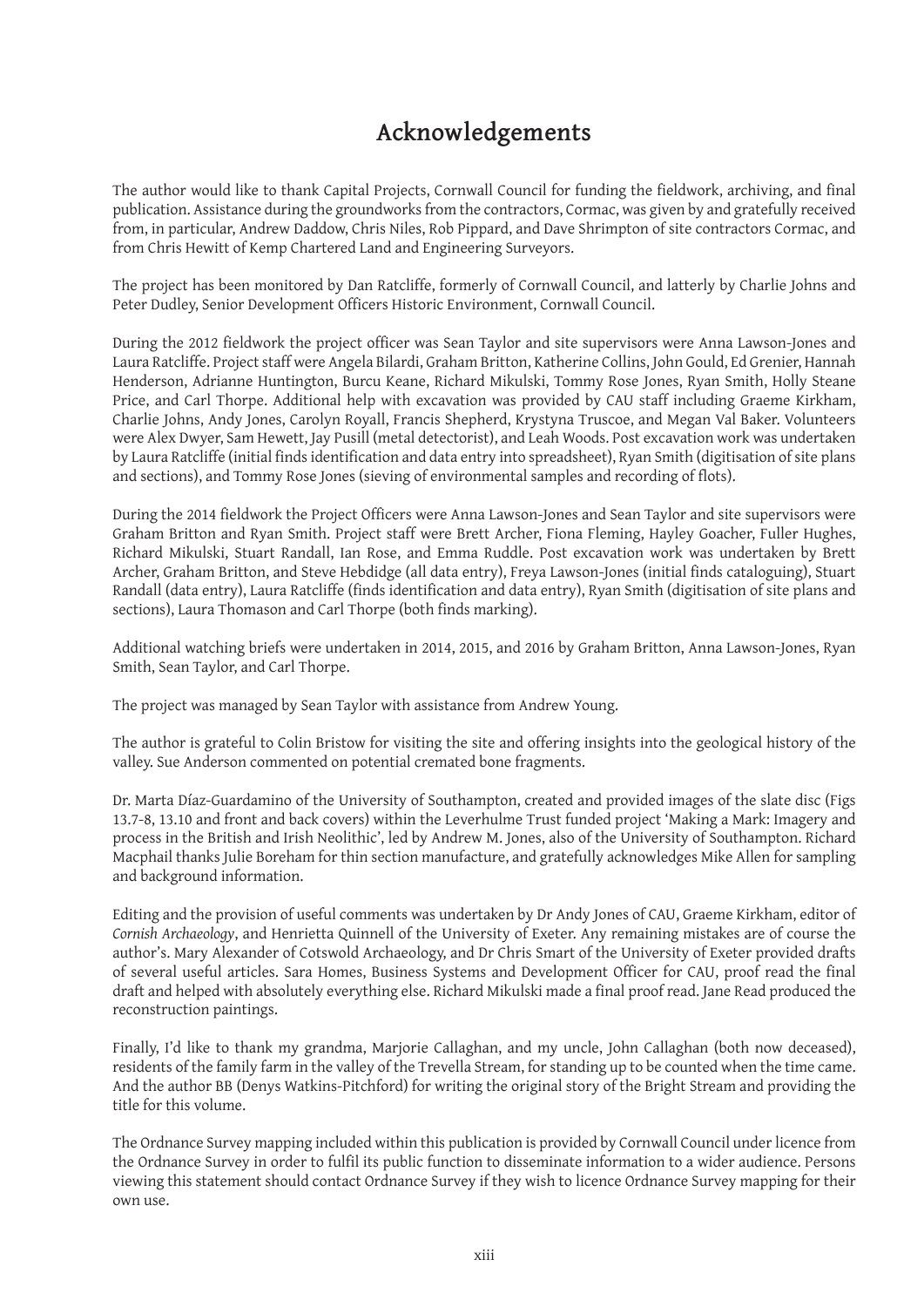## **Summary**

This monograph reports on a series of fieldwork projects carried out in the Tregurra Valley, to the east of Truro, Cornwall. The work was undertaken over a period of seven years between 2009 and 2015, predominantly by the Cornwall Archaeological Unit. The work was a response to the development of the valley as a Park and Ride facility, Household Waste Recycling Site, supermarket, and housing.

A walkover of the site as part of an assessment had identified an area above the Tregurra Stream as a potential prehistoric habitation site. Geophysical survey identified three segments of a curvilinear enclosure ditch partly encircling a knoll above the stream to the east of this as well as a rectilinear field system underlying the extant field pattern.

Subsequent fieldwork as part of a developer-funded programme of excavation and watching briefs led to the identification of a large number of pits and hearths across the site, the majority of which that have proved dateable, spanning the Early Neolithic to the end of the Early Bronze Age periods. Two concentrations of these features were located either side of the stream valley in the central part of the site. One of these was located on the site identified by the assessment. Another concentration at the site of the enclosure included a Late Neolithic pit containing a remarkable incised slate disc. Other pits contained evidence for tin processing at the start of the Bronze Age.

The segmented enclosure ditch was revealed through excavation to be composed of two, rather than three, segments, one short, the other much longer. Of considerable note was the identification of buried soils and colluvial layers pre-dating much of the prehistoric activity and found across the site.

There appeared to be an absence of evidence of activity in the valley between the end of the Early Bronze Age and the start of the Iron Age, when much of the valley was enclosed with the field ditches identified by the geophysical survey. Evidence for crop processing, charcoal burning, and ironworking suggests fairly intensive activity, perhaps associated with the enclosed settlement or 'round' known as Polwhele Castle, to the north. A sherd of amphora from the late Roman or post-Roman periods in a corn-drying pit suggests a high status settlement nearby, perhaps continued occupation of Polwhele Castle, as well as maritime links.

The medieval period saw the laying out of another largely rectilinear field system that has survived with modifications into the extant field boundaries visible today, and which have largely survived the development of the valley.

The 19th century saw semi-industrial activity in the valley grow with brickmaking, stone quarrying, and small-scale mineral prospection, and the construction of a well-made early road linking Lower Penair Farm with the Newquay Road. This later activity is reported on elsewhere.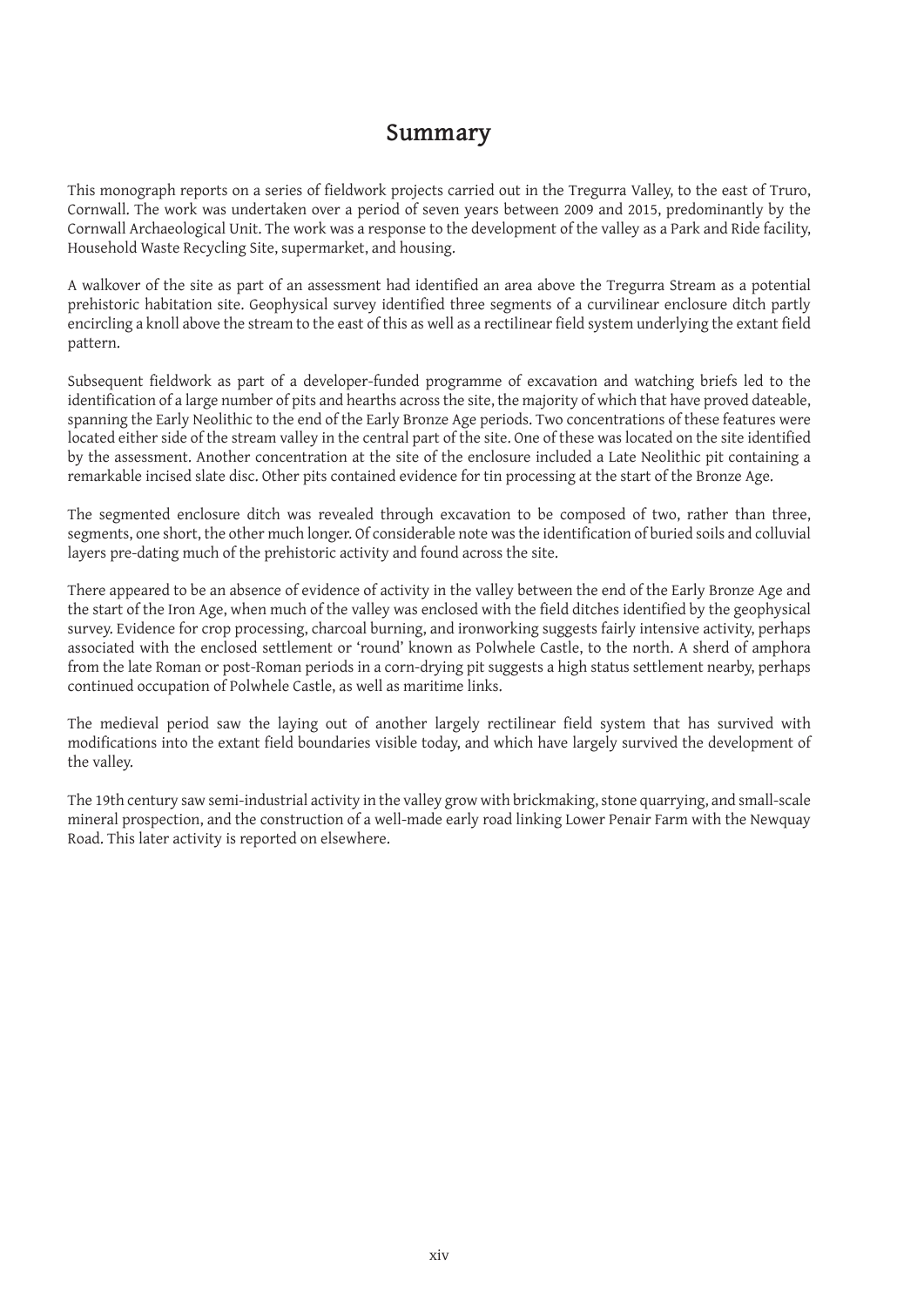## **1 Background to the Investigations**

#### **1.1 Introduction**

The Tregurra Valley, to the east of Truro in mid Cornwall (Fig 1.1), has proved to contain a remarkable record of human activity stretching from the Mesolithic period over 6000 years ago through to small-scale industrial activities in the 19th century. Few who gazed down the length of the valley from the outskirts of the city, or who casually looked into it from their cars as they skirted its southern edge, could have imagined the span of human endeavour that had left its mark beneath the green pastures and yellowing maize-fields. Before the tide of the car had drowned the valley in noise and dust it had echoed to the cries of hunters armed with flint-tipped arrows, the chatter of foragers collecting the fruits of the forest, artisans and artists crafting and creating, perhaps leaders holding forth at a meeting place carved from the earth. The valley may have fallen silent for a while perhaps the ghosts of the past kept the people away? - but when memories faded farmers came back and divided

the land into fields, and the air was permeated by smoke emanating from the mounds of charcoal burners as the valley rang to the sound of forgers and blacksmiths bending iron to their will. Times changed and different fields were laid out; pastoral peace followed but much later the valley once more resonated with bustle as roads were carved through the hillside, bricks were formed out of the soft valley clay, and stone was prised out of the hillside for public works. This monograph tells the story of the valley from the Mesolithic to the medieval period; the later history is reported on elsewhere (Kirkham forthcoming).

The sites reported on were encountered during archaeological fieldwork preceding, and during, groundworks associated with the construction of the Truro Eastern Park and Ride Scheme (TEPAR), a Household Waste Recycling Centre (HWRC), a supermarket and housing. The site as a whole is now known as the Truro Eastern District Centre (TEDC).



Figure 1.1: Location map.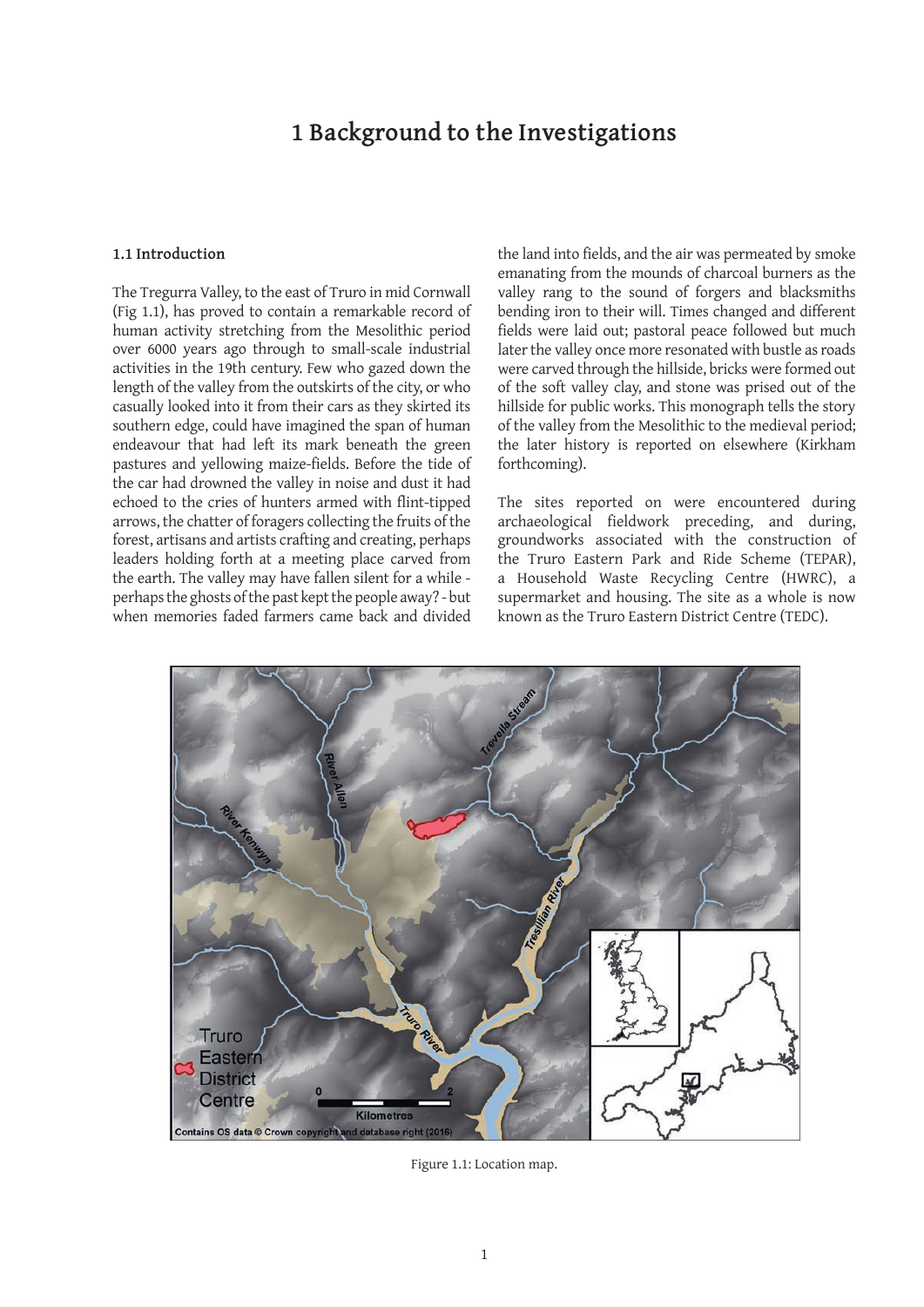### **1.2 Report structure**

The monograph reports on all stages of the project undertaken between 2009 and 2016. The first chapter serves as an introduction to the site and offers a summary of the various stages of work.

The second chapter considers the geology and topography of the valley and surrounding areas, which may have had a bearing on the use(s) of the valley throughout its occupation.

The third chapter outlines the site stratigraphy and summarises the artefactual and ecofactual evidence from each feature.

Chapters 4-11, present the detailed specialist reports on the artefacts (ceramics, stonework, flint), the archaeometallurgy (cassiterite and ironworking), the ecofacts (charred plant macrofossils and charcoal), the geoarchaeology (palaeosols and analyses of two pit fills), and the programme of radiocarbon dating.

Chapter 12 analyses the distribution and nature of features and identifies possible groupings and relationships. Only two coherent prehistoric structures were identified on the site, a segmented ditched enclosure at Woodcock Corner, and a post-ring structure on an area which has been termed North Terrace. An interpretation of the spatial distribution of some of the pits has also been made.

Finally, Chapter 13 draws together the strands of the various analyses and discusses them in relation to comparable sites in Cornwall and beyond.

## **1.3 Terminology used in this report**

Detailed records of every archaeological feature were made during the fieldwork, each context being allocated a unique number. Numbers were allocated in blocks according to which of six fields they were located in (features in Field 1 start at 1001, in Field 2 at 2001, etc). An attempt has been made to avoid discussing features as being in Field 1, for example, due to the irrelevance of much of the extant field system to the periods under discussion but the field numbers are shown in Fig 1.2 (below) as the context numbering system allows a feature's location to be narrowed down for the reader. Features recorded during the evaluation trenching (Cotswold Archaeology 2010; see 'Overview of work undertaken on the site', this Chapter) have been renumbered to follow this organisation.

For the purposes of this report the site has been divided into four distinct areas based on topography and the archaeological features encountered (Fig 2.2). The West Ridge forms the higher ground at the western end of the site; the North and South Terraces lie on either side of the Tregurra Valley, including the dry upper part of it; Woodcock Corner lies on a promontory of land protruding into the valley at the eastern edge of the site. An enclosure identified here has been named 'Woodcock Corner' on the basis of the nearest placename, a sharp bend on the former turnpike road which is now the A390 (first documented in the *Royal Cornwall Gazette,* 17 May 1850, p6).

Context numbers for cut features are given in square brackets, for instance [1010], while those for layers and fills are given in rounded brackets, for instance (1009). The segmented ditched enclosure is referred to throughout as the Woodcock Corner enclosure. The post-ring (structure) is referred to as the North Terrace post-ring (structure). Full details of the recording methodology and project archives can be found in the grey literature for the site (Taylor 2013a; 2015a; 2015b).

Pits of similar form and/or stratigraphic history have been grouped into, 'pits', 'burnt pits', 'hearth pits', and 'artefact-rich pits'. The distinction between burnt pits and hearth pits, for the purposes of this monograph, are that burnt pits contained charcoal-rich fills and/ or other burnt material (for example, burnt earth) but no evidence of *in situ* burning, whereas hearth pits all displayed evidence for *in situ* burning in the form of heat-oxidised sides and/or bases and/or ashy or charcoal-rich primary fills. Features displaying *in situ* burning were further characterised as ovens, corn dryers, or furnaces where the evidence permitted. Artefact-rich pits were those particularly rich in finds, as the term suggests; the numbers of finds from these were of a magnitude higher than those from other pits. A fuller definition is given in Chapter 12.

Measurements in metric are used throughout and heights are given in metres above Ordnance Datum  $(OD)$ .

Measurements between features are taken from centre to centre. Dimensions of cut features are given across the top of features unless otherwise stated.

The probability distributions for the radiocarbon determinations have been calculated using OxCal v4.3 (Bronk Ramsey 2009) except for the specialist chapter on the radiocarbon dating (Chapter 11) which has used OxCal 4.2. The 95 per cent level of probability is used throughout this report unless otherwise stated. Where determinations from other sites are quoted in full they have been recalibrated with OxCal v4.3. Consequently, they may differ from the original published sources, where earlier calibration curves were used. All calibrated dates have been rounded outwards to ten years to avoid false precision.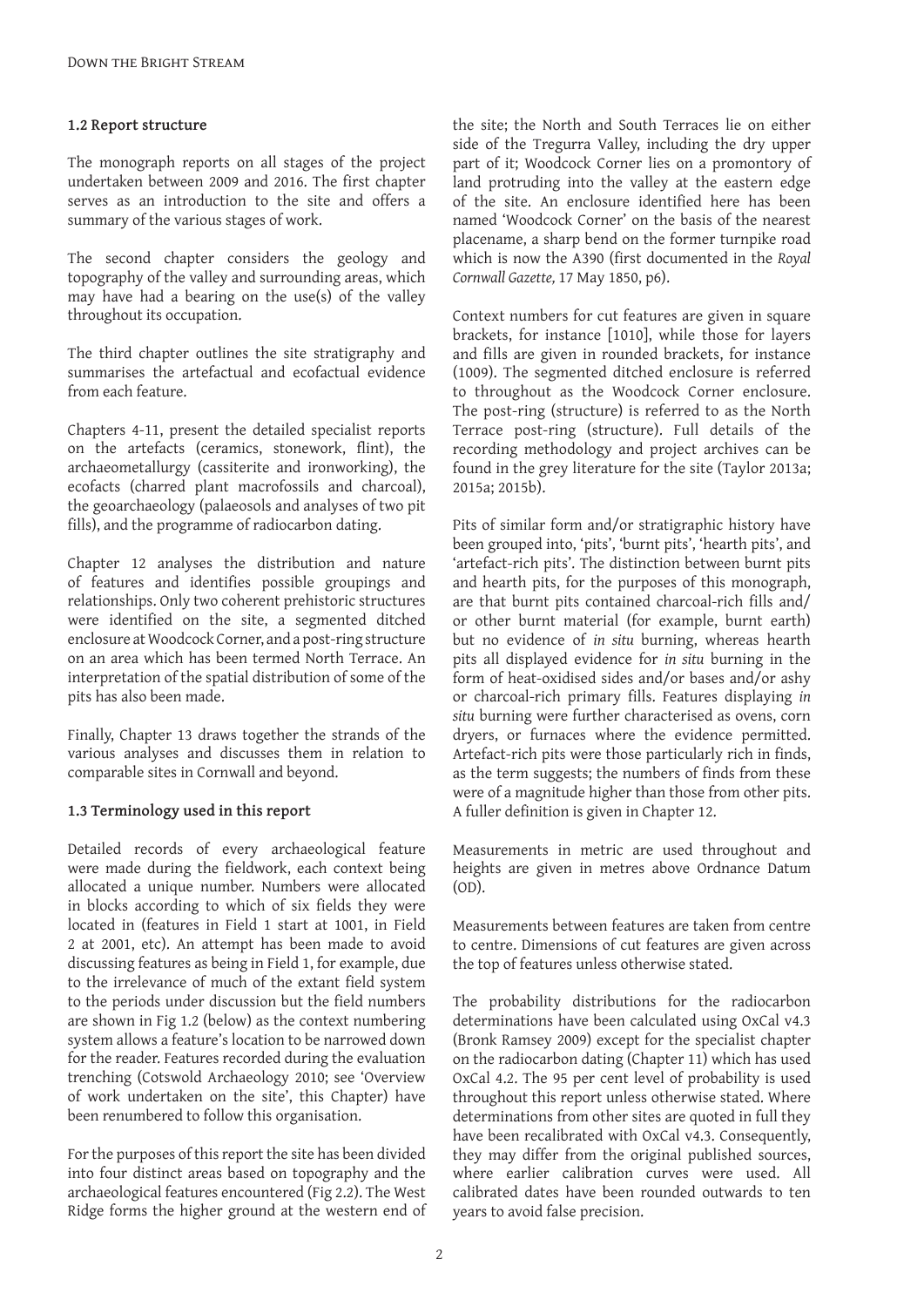### **1.4 Overview of archaeological work undertaken on the site**

Two previous projects had been undertaken within the site, both at the far western edge. An assessment (Exeter Archaeology 2001) and watching brief (Passmore 2002) for a water main replacement did not identify any features while a watching brief on a gas pipeline (Ruddle 2004) identified only post-medieval features.

The programme of work reported on here (Fig 1.2) began with an assessment and walkover survey in 2009 (Lawson-Jones 2009). This identified post-medieval sites of local importance including a quarry, removed field boundaries, lanes, and roads. The assessment did not cover the field at the far eastern end of the development, or the field to the north of Tregurra Lane (Fig 1.2); these were added to the development envelope at a later stage. The assessment did identify one site that is relevant to the results published here and it is worth repeating the description in full:

*An ephemeral, slightly raised oval area (130 m long, 60 m wide) was recorded within the northern half of [Field 2]. It was aligned east to west, running parallel to the valley bottom and would probably have been close to seasonally flowing water along its northern edge prior to subsequent alterations and improvement to the land. It is approximately 1 m to 3 m high (although this is difficult*  *to judge, given the natural undulations visible across the area and its sheer scale). Interpretation too is difficult, it could be an entirely natural feature, but the depression vaguely defining its southern, eastern and western sides would seem out of place given that water would have naturally followed the lowest (northern) base of the valley. The 2009 geophysical survey did not pick up on any obvious archaeological activity on this site, but there is still the potential for activity here, particularly given that it would have made an ideal livestock watering spot and hunting place.*

(Lawson-Jones 2009, 17-18)

This area was subsequently proved to contain the greatest density of Neolithic to Early Bronze Age pits on the site, as well as the largest cluster of Iron Age metalworking features.

Two geophysical surveys were undertaken on the site (GSB 2009; 2010), the first covering the area considered by the assessment, the second including areas added to the development envelope. These surveys identified a curvilinear segmented ditch, comprising three sections, forming an enclosure at Woodcock Corner, a rectilinear field system underlying the extant field pattern, and various linear features representing later medieval and post-medieval activity. These were also reported on in conjunction with a programme of test pitting (Shepherd 2010).



Figure 1.2: previous work on the site